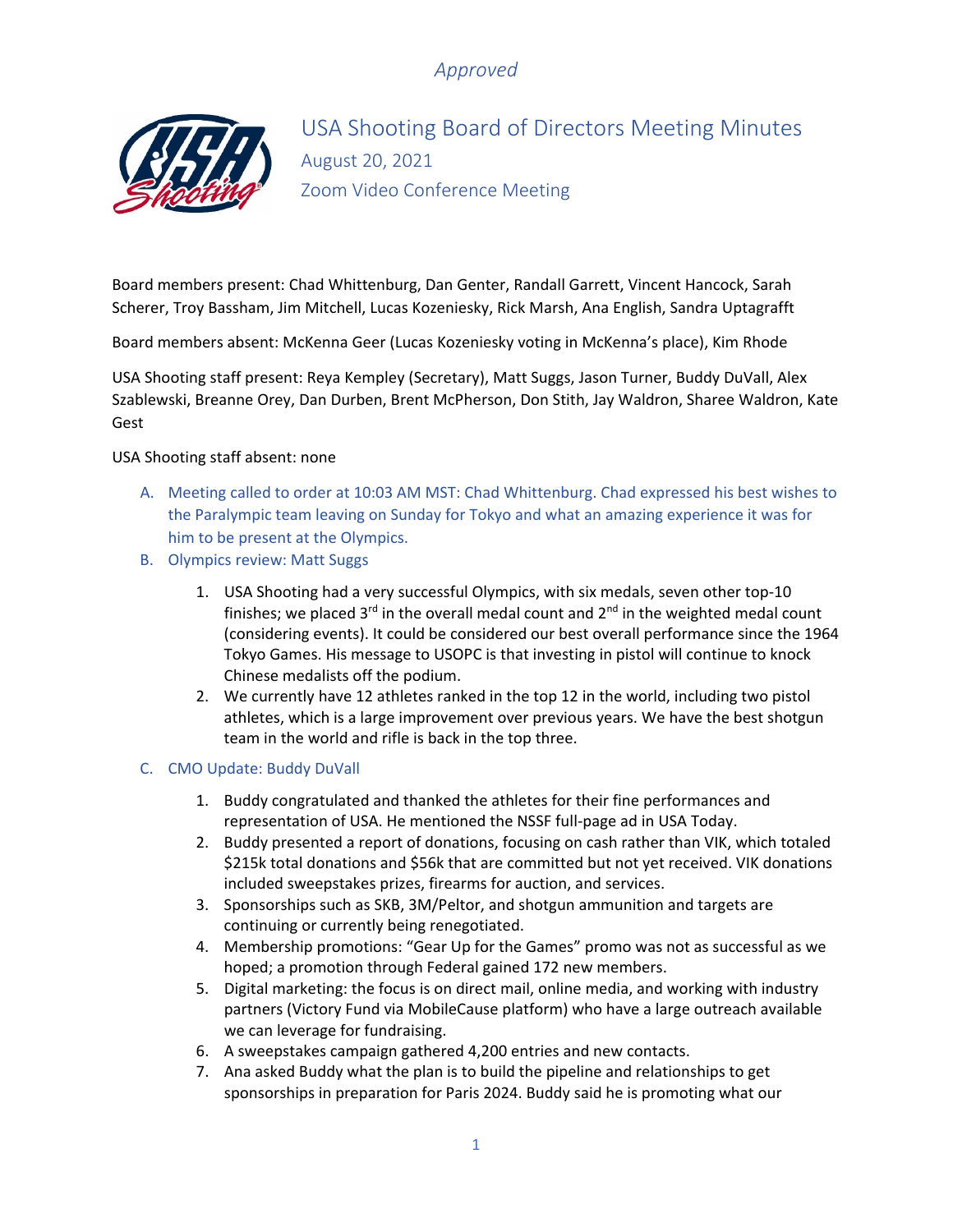athletes do for the industry and the positive publicity they bring. For example, SIG did a social media blast for the Victory Fund campaign and donated \$10,000. We need to bring value to the sponsors as well.

- 8. Ana asked how we compare to other NGBs (national governing bodies) in the sponsorship area, as we have the entire outdoor/shooting industry to leverage. Buddy said we are 26/47 in terms of overall revenue but that he would have to research how we compare to other NGBs in terms of sponsorships. Matt said USA Archery has one or two large sponsors while the large NGBs with TV exposure often garner huge sponsors (ski/snowboard has a \$10 million agreement with Land Rover. For shooting, the direction is finding a few key sponsors and getting access to the customers in this large shooting industry (SIG outreach went to 3 million people).
- 9. Work on a new web site is progressing with Shine United; launch planned in December 2021. Shine is also working on a logo and brand initiative.
- 10. Pistol Development: outreach to SASP at their Nationals at Cardinal Center went well. Ruger, Glock, and Taurus donated firearms to use and we engaged 200 action shooters with a rapid-fire steel target range.
- 11. Expenses: funding needed for items such as web site (\$112k), MobileCause (\$6k/year), other online platforms, graphic design services, new content development, and magazine publication.

### D. Competitions Update: Breanne Orey

- 1. Breanne provided a brief background on her education and work history. She worked at golf events previously and has a Master's degree in Sports psychology.
- 2. State Junior Olympics
	- a. Breanne upgraded the host application from paper to digital
	- b. Participation was lower than in previous years due to COVID as some states could not host their state JO at normal levels or at all.
	- c. Net profit was \$3,568.51.
- 3. National Junior Olympics
	- a. Rifle at Hillsdale College in May included a condensed competition schedule and collaboration with NCAA, CMP, and West Virginia University. Paralympic juniors also competed. Feedback from the participants was positive about holding men's and women's events and air and smallbore events at the same time. Mary Tucker and Will Shaner also competed.
	- b. Pistol at Hotel Elegante Range in Citadel Mall in Colorado Springs was only air pistol as we had no 25m range available. James Hall, Lexi Lagan, and Sandra Uptagrafft were involved and hosted a clinic. The new Justin Ahn Memorial Trophy was announced thanks to a donation of a Korean crown trophy by the Wigger family. Lifetime Memberships and plaques were presented to recognize Jim Shaver's and Bud Kucera's contributions to USA Shooting.
	- c. Shotgun at Halter Center/Hillsdale College utilized a new electronic scoring system that made the event feel world class. It was held right after the junior development camps. Maddy Bernau and Derrick Mein shot alongside the juniors.
	- d. Financial Summary
		- i. Rifle: expected \$27k profit thanks to Hillsdale's support for housing and meals, but shipping costs were high.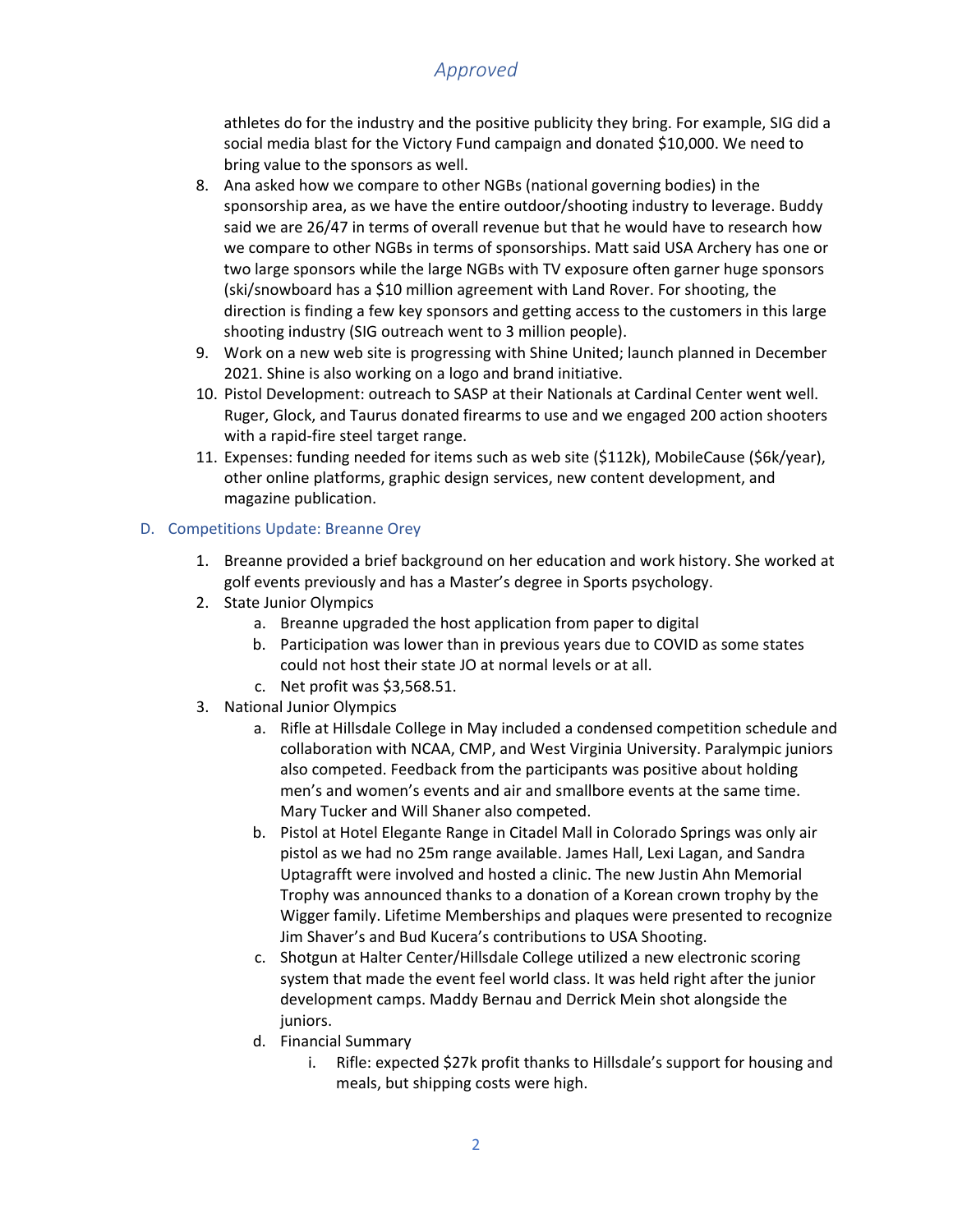- ii. Pistol: expected \$10k profit thanks to local volunteers (NTC and Arvada clubs) but we had a decrease in registrations without 25m pistol.
- iii. Shotgun profit not yet known. Using local volunteers lowered costs, but low state participation led to lower registrations.
- 4. Olympic Trials: Smallbore Rifle Part 2
	- a. Very small group due to COVID restrictions at Fort Benning. The entire group had to be bussed in, leading to high expenses.
- 5. Nationals
	- a. Shotgun will be at Halter Center, Hillsdale College September 6-19.
	- b. Rifle/Pistol was originally planned for Oct 10-18 at Fort Benning, but has been canceled due to COVID restrictions and maximum size of events allowed on military bases per the Department of Defense. We are now looking for alternative solutions.
- 6. Looking ahead: Winter Airgun (WAG), 2021-2022 Junior Olympics cycle
- 7. Ideas for future: podium usable by Paralympic athletes, new merchandise to sell (matchspecific), podium gifts, and establishing local volunteers around the country to save on travel costs.
- 8. Rick Marsh asked if we had a WAG venue yet. Matt answered that we did not but expect to decide on that soon. He discussed the long-term relationship building with CMP and their new facility in Columbia, MO as a potential venue in the future.

### E. Operation Gold Supplements: Matt Suggs

- 1. Operation Gold awards cash as an incentive program for medals in the 2020 Games in the amounts of \$37,500 for gold, \$22,500 for silver, and \$15,000 for bronze. Our success in Tokyo means a higher payout. There are also payments considering how may total medals athletes have won (for example, another \$60k goes to for Vincent Hancock after his 3 gold medals). Board approval is needed before making payments.
- 2. This is the first year USOPC is paying identical amounts for Paralympic events.
- 3. Chad pointed out that we are late in approving due to financial audits and analysis by the Finance Committee to ensure funds are available, and he did not want the discussion ongoing immediately prior to the Games with several Board members being Olympians or Paralympians.
- 4. Matt said we must consider NCAA rules in structuring the payment for collegiate athletes and to reduce tax liability for athletes. Chad emphasized the equality of Paralympians with Olympians and any conflicts of interest are stated in the presented document.
- 5. Sarah Scherer asked how these payments will be funded. Matt answered that the budget reforecast was done including these payments. Money comes from the ISSF grant and cash on hand that USA Shooting does have. Chad also asked the Foundation for assistance.
- 6. Chad asked the athletes on the Board when they would want 2024 payout plan announced. Vincent Hancock said that it serves as recruitment to grow our participation and demonstrate that it can be financially beneficial to compete in the Olympic disciplines.
- 7. Jim Mitchell asked what other countries pay as a comparison. Matt said the UK is close to USA. Lucas said China pays \$1 million for a gold medal. Vincent emphasized that there is additional funding as well such as incentives from sponsors that are organized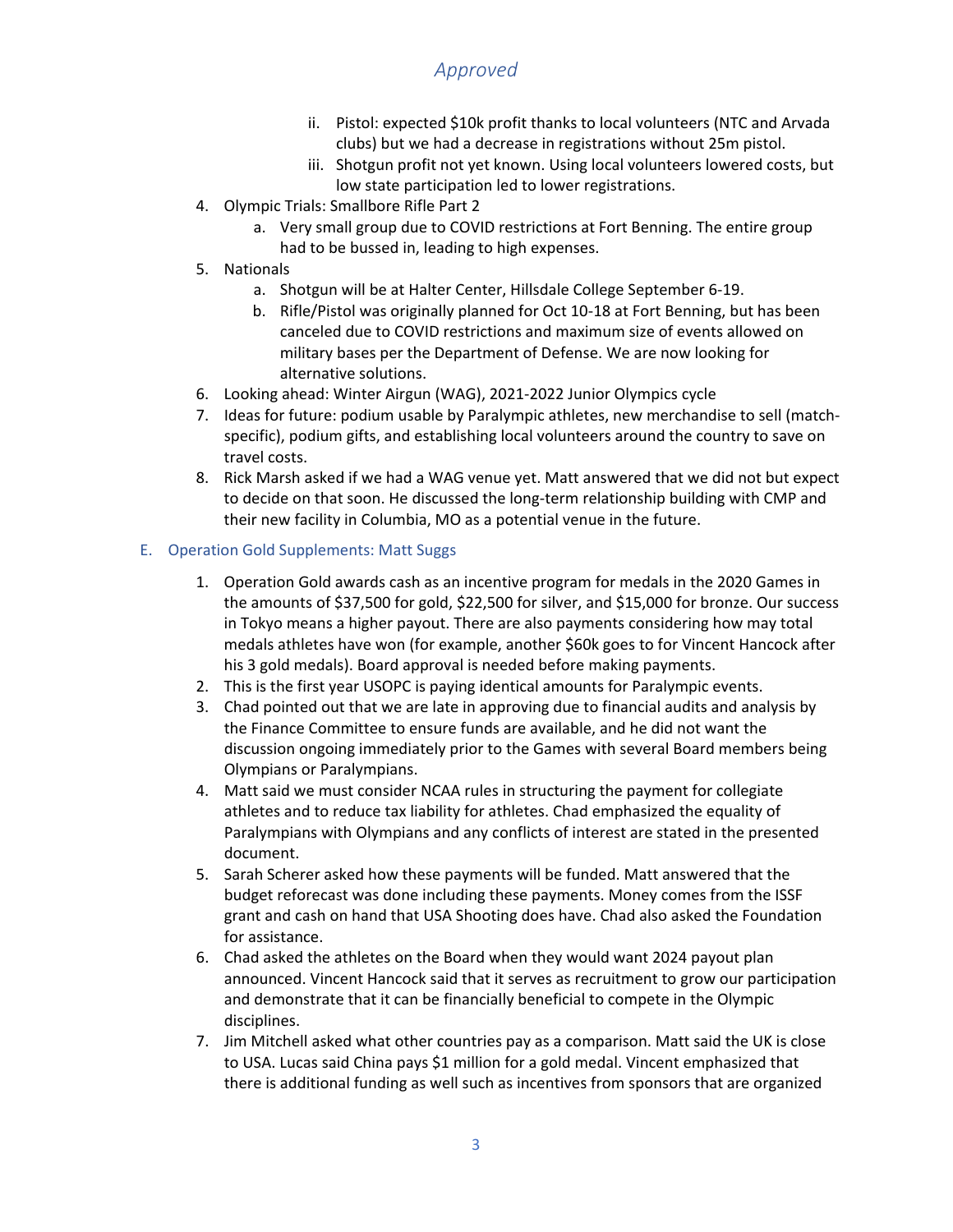by the NGB, not simply a one-time payment for a medal. Matt said we should revisit our DAS (direct athlete support) payments to correlate with performance in Tokyo.

- 8. Jay asked if there was any discussion for a coach incentive in Operation Gold. Matt said we have set aside a bonus and raise pool in the budget he was planning to use for that purpose. Chad said this will be a CEO directive rather than directly voted on by the Board.
- 9. Sarah asked what USOPC supports for para. Matt answered it's exactly the same as the Olympic side.
- 10. Sarah disclosed that she coached Will Shaner when he was a junior as a conflict of interest but will still be voting. Lucas will be voting in place of McKenna Geer but also has a conflict of interest since he will directly benefit from these payments as an Olympic medalist.
- 11. Chad asked for a motion to approve the Operation Gold program. Jim made a motion to approve. Sarah seconded. Vote 13-0 to approve.
- 12. Buddy asked how para will differ considering some athletes are shooting multiple disciplines. Matt predicted the numbers for Paralympics will be similar (six medals) and some athletes are capable of winning multiple medals. Alex said USOPC projected 2 medals for USAS.

### F. Strategic Plan Update: Matt Suggs

- 1. Matt discussed each of the key points in the Strategic Plan and progress toward those goals.
- 2. Athlete Success/Retention: Operation Gold helps with retention; new paths to support collegiate shooters are in the works.
	- a. Challenges: limited options after college to continue training. USAMU is the best option. There is no able-bodied resident athlete program at OPTC. We need to find income to bridge the gap to the next DAS program. As an example, Ginny Thrasher's funding was cut off when she didn't make the Olympic team, yet we want her to continue shooting.
- 3. Strategic Partnerships and Alliances: Industry partners and CMP/Hillsdale enabled us to hold events this year. CMP is shifting from sale of surplus firearms to more program funding such as range development that would be advantageous to us. SASP for pistol in development shows how we can recruit from large groups and market shooting as a lifestyle sport.
	- a. Challenges: Exploit our Olympic success
- 4. Organizational Excellence: lots of work on our financial transformation; a new web site and a new membership platform are in progress
	- a. Challenges: A/R process, athlete agreements; staff spread thin and often tackle daily challenges in place of long-term goals
- 5. Ana asked what the roadmap is and what are key performance indicators/funding to enable them? Jim answered from the Foundation standpoint that it's been difficult to organize a corpus because no financial reserve exists and the staff is spread thin at USAS, plus COVID is making fundraising events difficult. We are at a disadvantage due to lower funding of athletes compared to other countries. He expressed hope for a fall inperson meeting to re-energize the Foundation. He also discussed ongoing discussions with Bass Pro Shops.
	- a. Matt went back to Ana's point on indicators and metrics on initiatives USAS staff will create. Ana suggested as an example higher DAS levels and increasing the